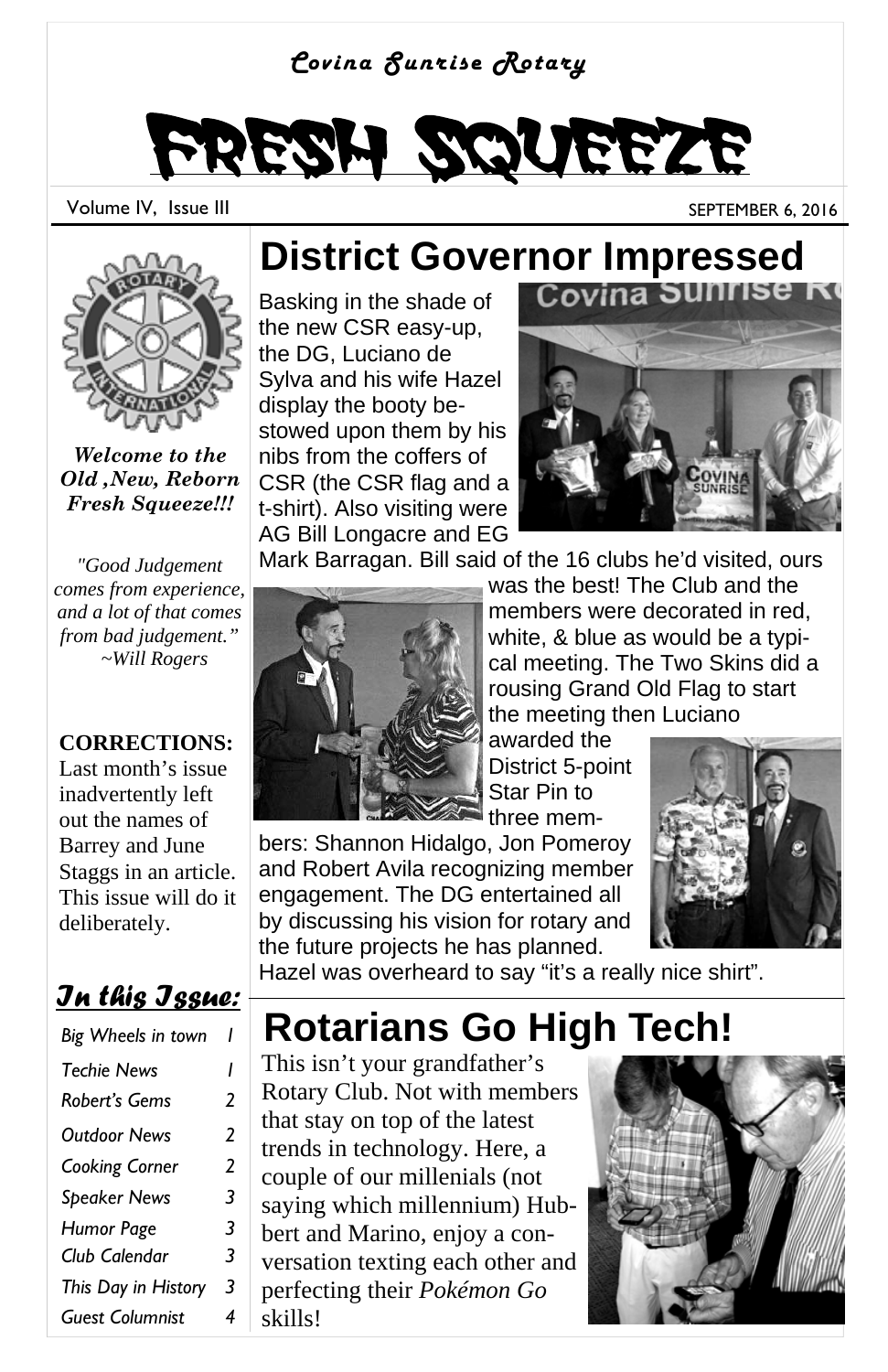### **The President's Gems & Jewels**

Well, eight weeks into my presidency and many events have happened. We had a great meeting last month starting with an early visit from our District Governor, who mentioned we were the most energetic and exciting group he visited to date. We have enjoyed dinners at our sponsors Fonda don Chon and Galbi grill.... We like breaking bread together!! Our Sunday picnic was fantastic with volleyball, great bbqing by George, salads, desserts and great beverages!!! Theresa had the killer homemade chocolate chip cookies. Another big event for the Rotary EZup!! Big game nights at Rayne are a must to see. I'm excited about our new member photo rotary directory, still a work in progress and new plans for fresh squeeze and Facebook!!! This club likes to raise money and have fun........what's next on the agenda??



Yours in Rotary, *— Robert* 

### **Outdoor Living**

CSR went back to nature last week with Manny's deferred expedition to Gladstone Park for an afternoon of fun and games. George was master chef and got the grille going early flipping sausages and burgers. Lots of great chow and drinks were devoured and quaffed as the volleyball game teams were forming. Avila's Renegades took best



of three but it didn't matter— no one remembered the scores. But the ol' guys were heard admitting: "this is no game for old men!" Better times were then found in the shade with a cool one and everyone had a great day.

### **Rotary Recipe Roundup**

#### **Wysocki's Northwoods Cabbage Salad (serves 12)**

- 1 Medium head red cabbage 2 tsp salt
- 2/3 cup vegetable oil 2 tsp seasoned salt
- 1 cup red wine vinegar 1/2 tsp black pepper
- 
- 

- 
- 1/4 cup sugar 1 1/2 tsp onion powder Shred cabbage into a bowl. Add oil, stir, then all other ingredients. Mix well.
- Let stand several hours or preferably overnight (refrigerated).
- Closest to the original I've found so far! (I give Sue some credit for this!)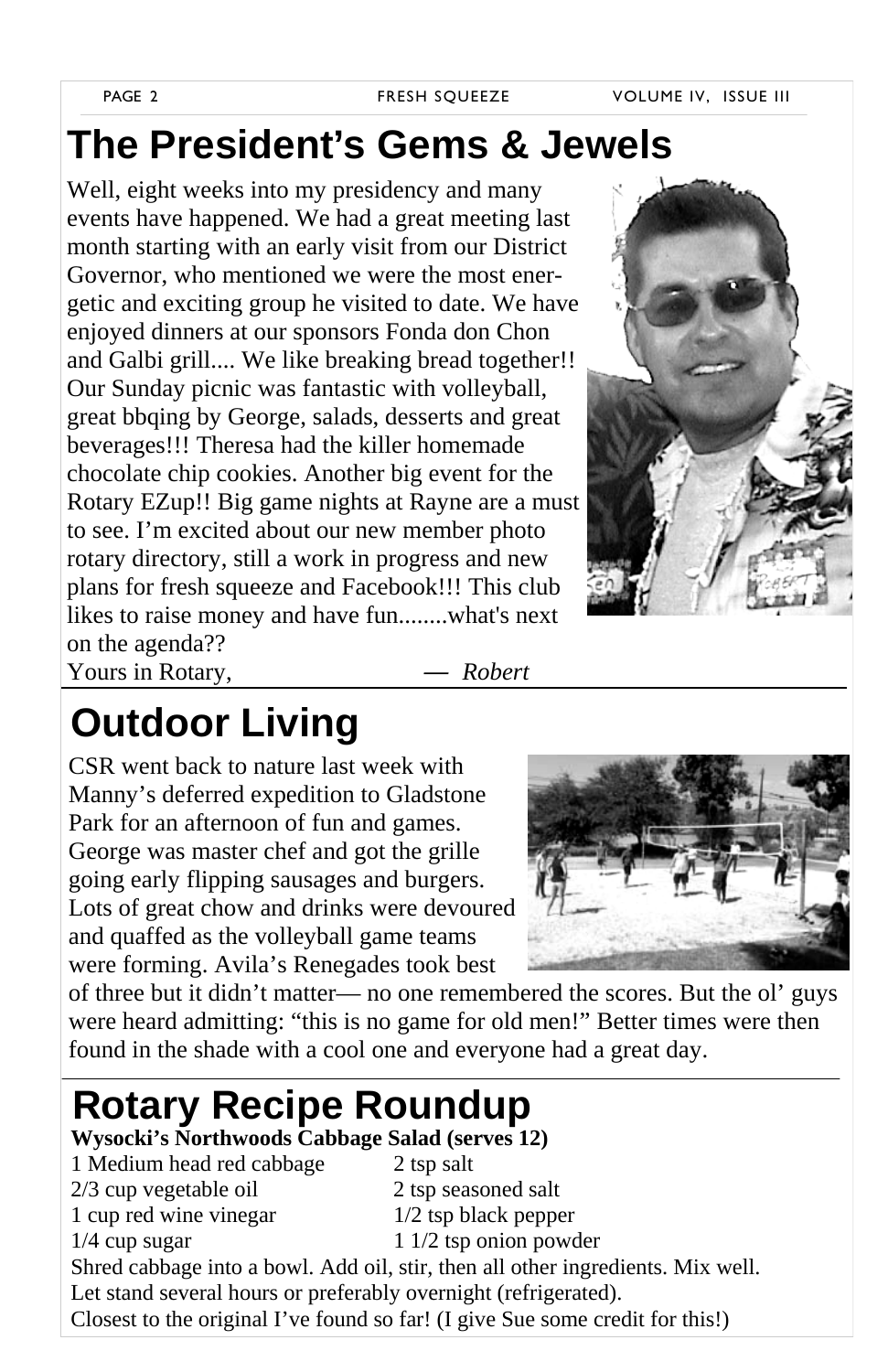## **Speaking About That…**

Dr. Garbis Der Yeghiayan, Dist 5300 Peace Conference. Topic: "Religion: Its Role in Peace and Conflict"

#### *The Line Up:*

09/13: Curt Pringle Assoc— Community outreach for Kmart development project. 09/20: Ron Coley, UCR— Vice Chancellor for Business and Admin Services. 09/27: Art Estrella, Dir. Compassionate Friends— Parents of deceased kids support. 10/04: Natalie Salazar, LA Regional Crimestoppers– Anonymous crime reporting. 10/11: Dr. Robert Morley: American Folk Music 10/18: Michelle Kaufer, Producer— The "Ask Dollar" project.

### **Gratuitous Clean Joke of the Month**

A man walks up to a woman and asks, "Would you sleep with me for \$1,000,000?" She quickly replies, "Yes."

So then he asks, "Would you sleep with me for \$20?"

Astounded by the question she says, "Of course not. What kind of woman do you think I am?"

### **Calendar of Upcoming Events**

09/17 Saturday 9am-2pm: "Rotary Essentials @ Chaffey College 09/22 Thursday 6pm: Nite out & History Dinner @ City Grill 09/24 Saturday 6am: Heavenly Horse Haven with Interact Club 10/01 Saturday 8a-1p: Dist 5300 Peace Conference @ San Dimas HS 10/08 Saturday 10am: Thunderfest Beer Garden 10/20 Thursday 6pm: Nite Out @ Bread & Barley

### **Hugh's History Hutch:**

One of the goals of Rotary is to perform service for our community as well as mentor our youth. One way to achieve both goals is through the high school Interact Club. One such project was a joint effort with them providing services to the Rowland Con-

valescent Hospital on Rowland Avenue. —*Hugh Ledford*